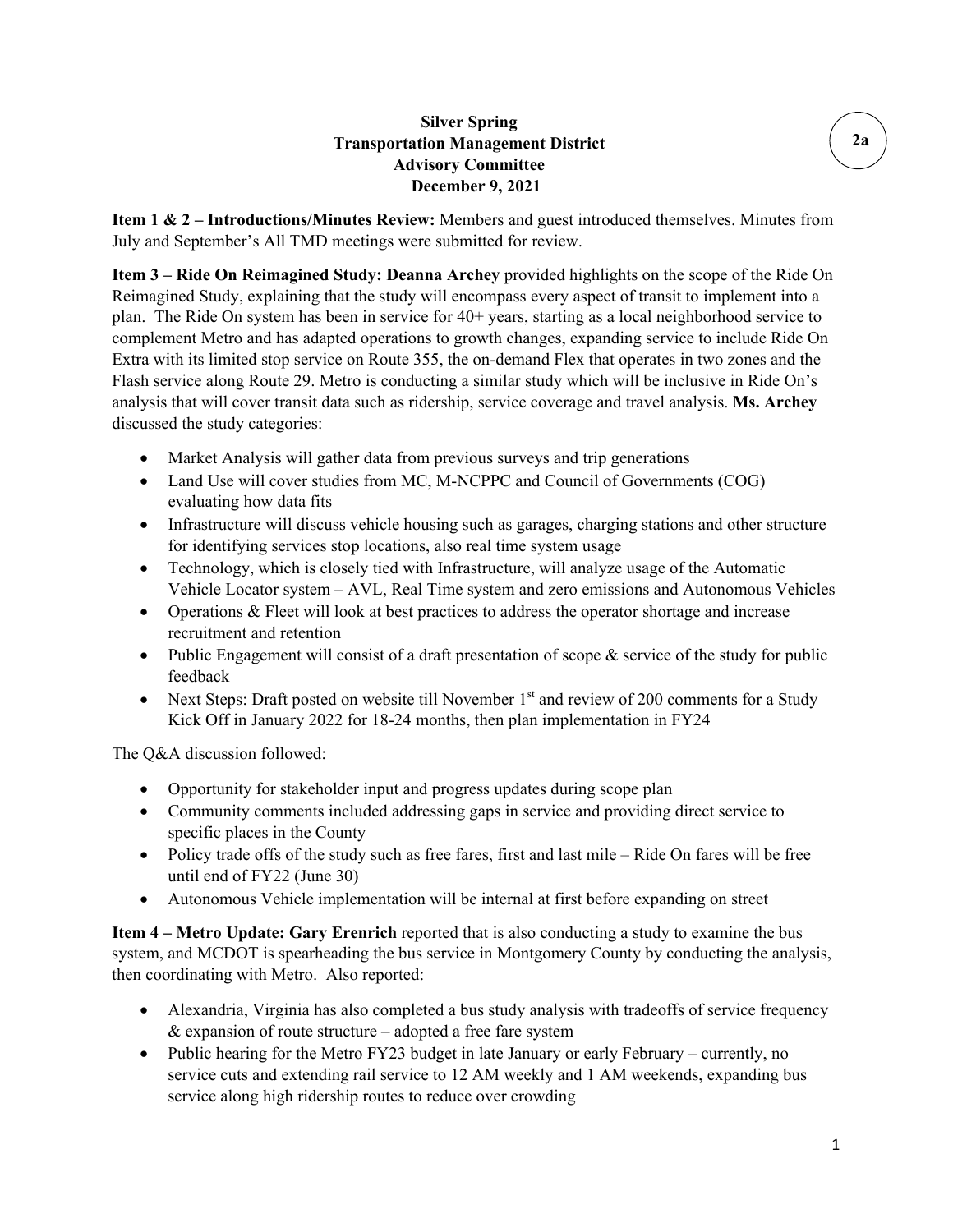- Discussion regarding how the three Federal funding bills that have kept Ride On system afloat operationally will lead to a budget gap crisis when funds run out in FY24
- The addition of the Silver Line extension and Potomac Yard station opening will add cost to FY23 budget
- Rockville and Shady Grove station due to reopen Sunday, January  $16<sup>th</sup>$  from Rockville canopy construction completion
- New fare gates at Metro providing more fare payment options
- Shuttle buses working well between Twinbrook and Shady Grove during the canopy construction project – faster than local bus service
- Discussion on lessons learned from the malfunctioning 7000 series cars being pulled out of service is the need to have a diversified fleet of rail cars as the 8000 series is needed to replace the 2000 & 3000 cars
- Metro due to approve bus fleet service plans to set standards for service levels and honor fare proposals of free bus to rail transfer, \$2 late night rail fare to boost nighttime economy, offering regional bus pass bonuses to SmarTrip cards- \$5 given for \$25 SmarTrip purchase and reduced day passes for teleworkers
- Discussion on Title 6 analysis of Silver Line resulted in additional \$20 million to offset impact on low-income commuters
- Discussion of MoCo urging of Metro to shorten its alternative fuel fleet transfer mandate of 2045 to help climate change

The Q&A discussion consisted of:

- Planning to offset the negative effects of the FY24 budget gap on low-income commuters
- Jurisdiction subsidies to Metro can increase only 3% a year
- Bond funds for Capital Improvement process
- Metro to decide on White Flint Station name change will cost about \$300K

**Item 5 – Employer TDM Plans: Jim Carlson** Presented 20 TDM plans for Committee review; plans were recommended for approval**.**

#### **Item 6 – Employer Outreach Update: Jennifer Bolick** reported:

- Employer outreach for TDM plan completion
- The annual Walk & Ride challenge was a success
- Employer outreach for COG Employer Recognition Awards submissions
- E-blast info regarding Shady Grove and Rockville station reopening and Ride On free fare continuation

#### **Item 7 – Updates:** Reported:

- Purple Line slides provided for an update
- Discussion on filling vacant Committee slots-targeting advertising for recruitment United Therapeutics as a candidate
- TMD Advisory Committee meetings are back to the nine times per year schedule

#### **Adjourn/Next Meeting: January 13, 2022**